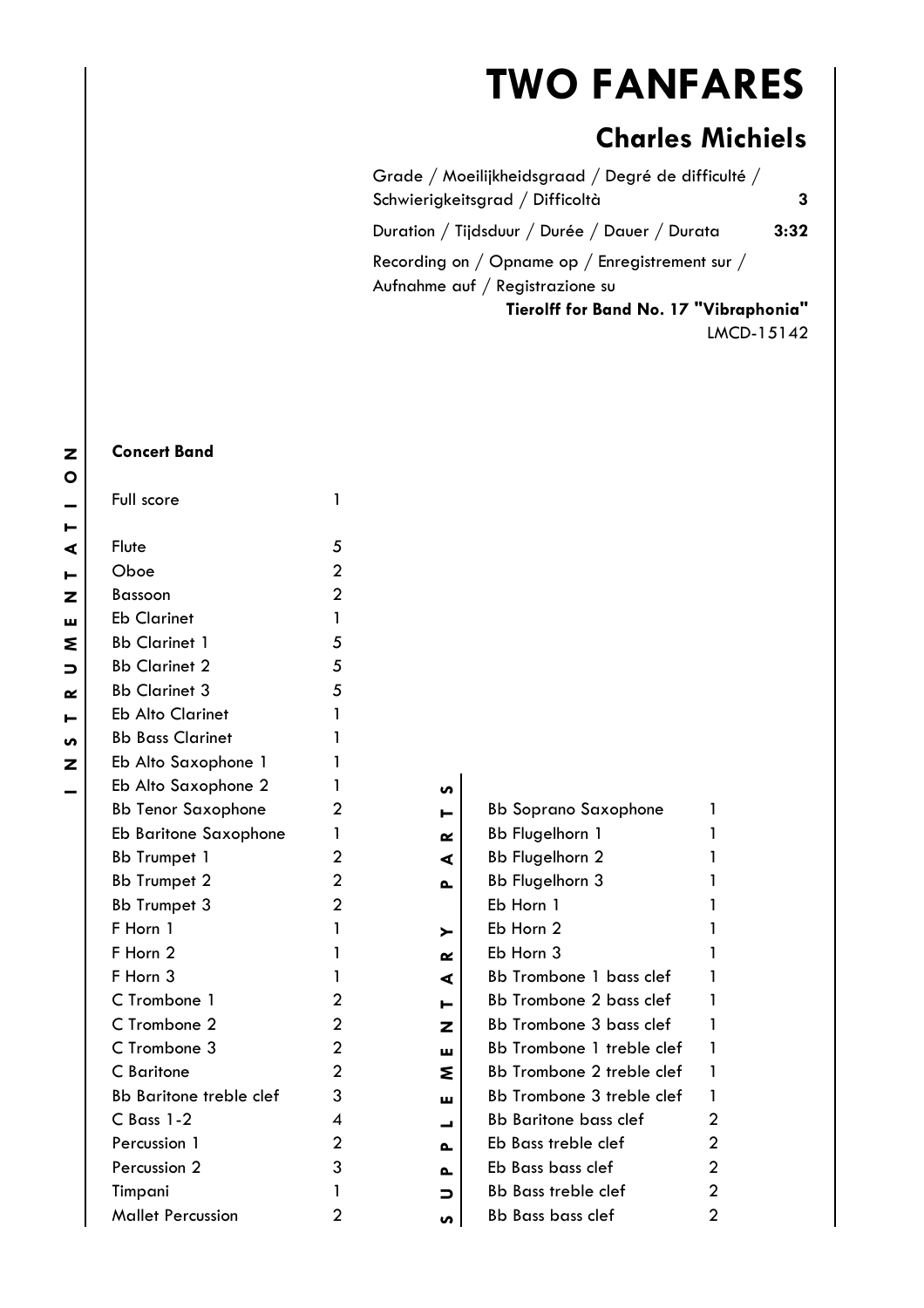#### **TWO FANFARES**

#### English:

These two relatively short pieces are written in the style of "Fanfares". These introductory or celebratory pieces are spectacular and full sounding. So they are ideal to open your concert with.

#### Nederlands:

Deze twee relatief korte stukjes zijn in de stijl van de "Fanfares" geschreven. Deze inleidende of inhuldigende muziekstukken zijn spectaculair en imposant. Ideaal dus om een concert of concertgedeelte te openen.

#### Deutsch:

Diese zwei kurzen Stücke sind im Stil der "Fanfaren" geschrieben worden. Diese einleitenden oder huldigenden Musikstücke sind sehr spektakulär und wohllautend. Sehr geeignet um ein Konzert oder Konzertteil zu eröffnen.

#### Français:

Ces deux compositions relativement courtes sont écrites dans le style très particulier des "fanfares". Ces musiques d'introduction voire d'intronisation sont spectaculaires et sonores. Pièces idéales pour commencer un concert ou une partie de concert.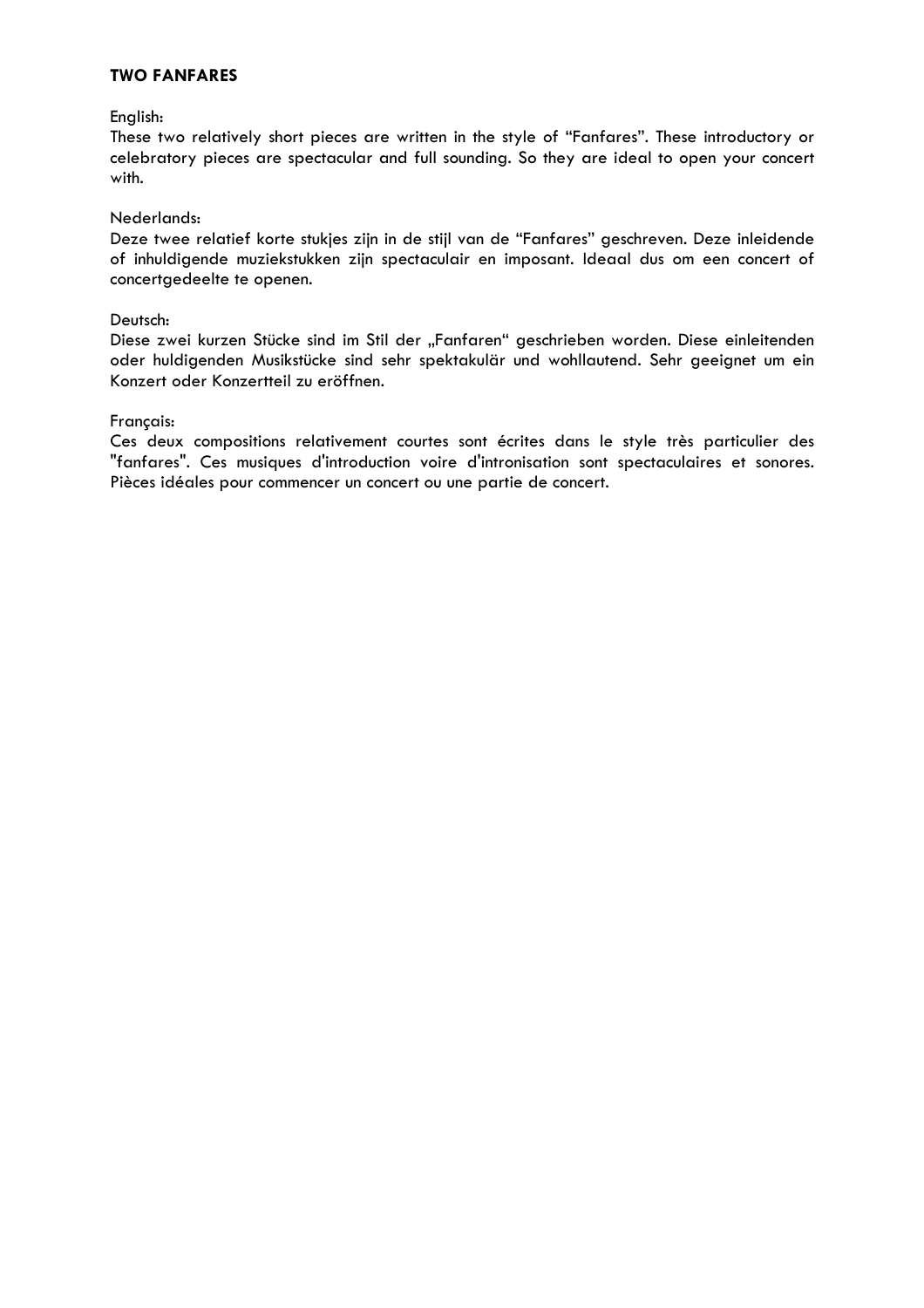**Two Fanfares I.**

**Charles Michiels**



© Worldcopyright by TIEROLFF Muziekcentrale, Roosendaal - Nederland.

International Copyright Secured<br>All rights reserved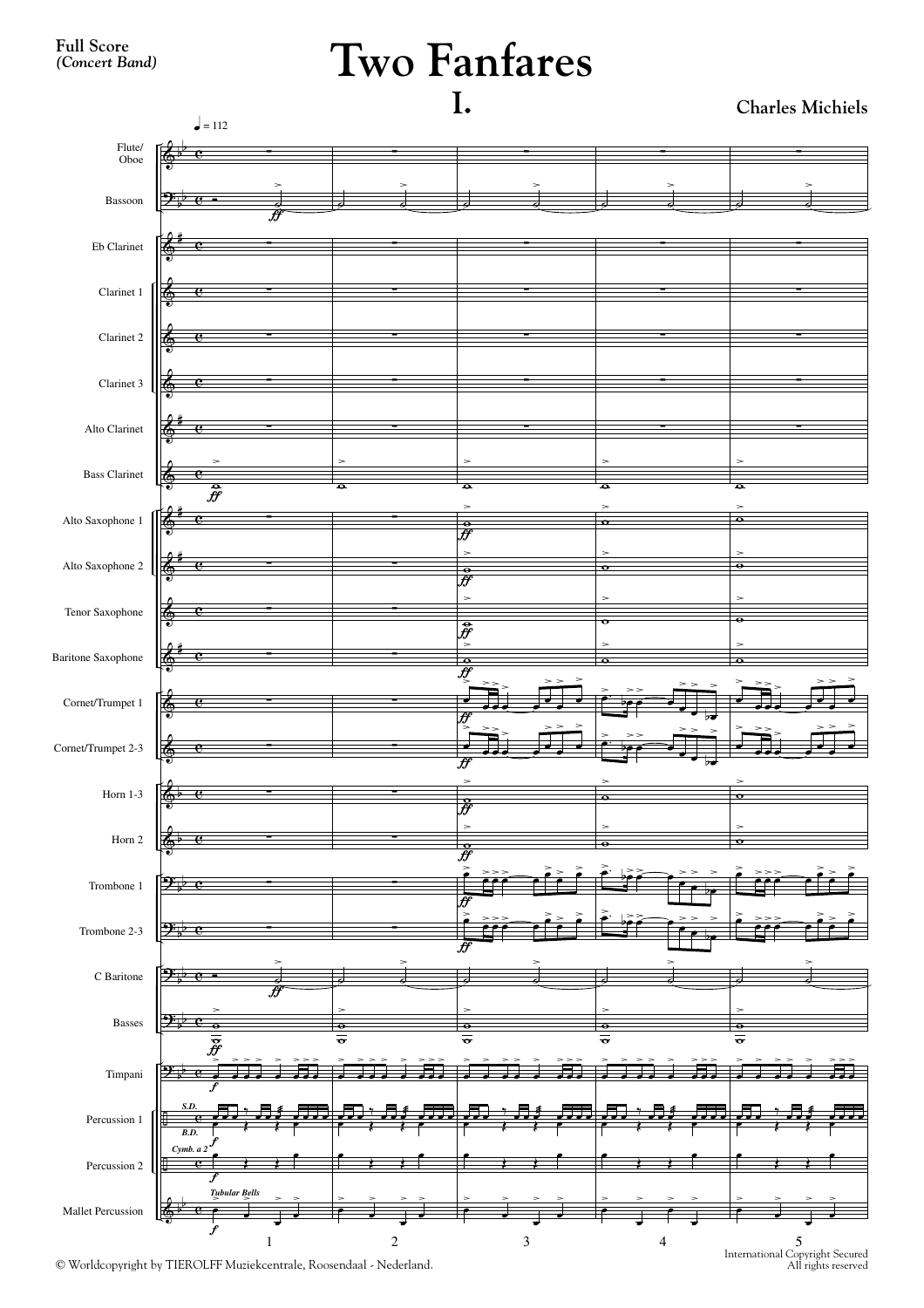

 $-2-$ 

- Two Fanfares -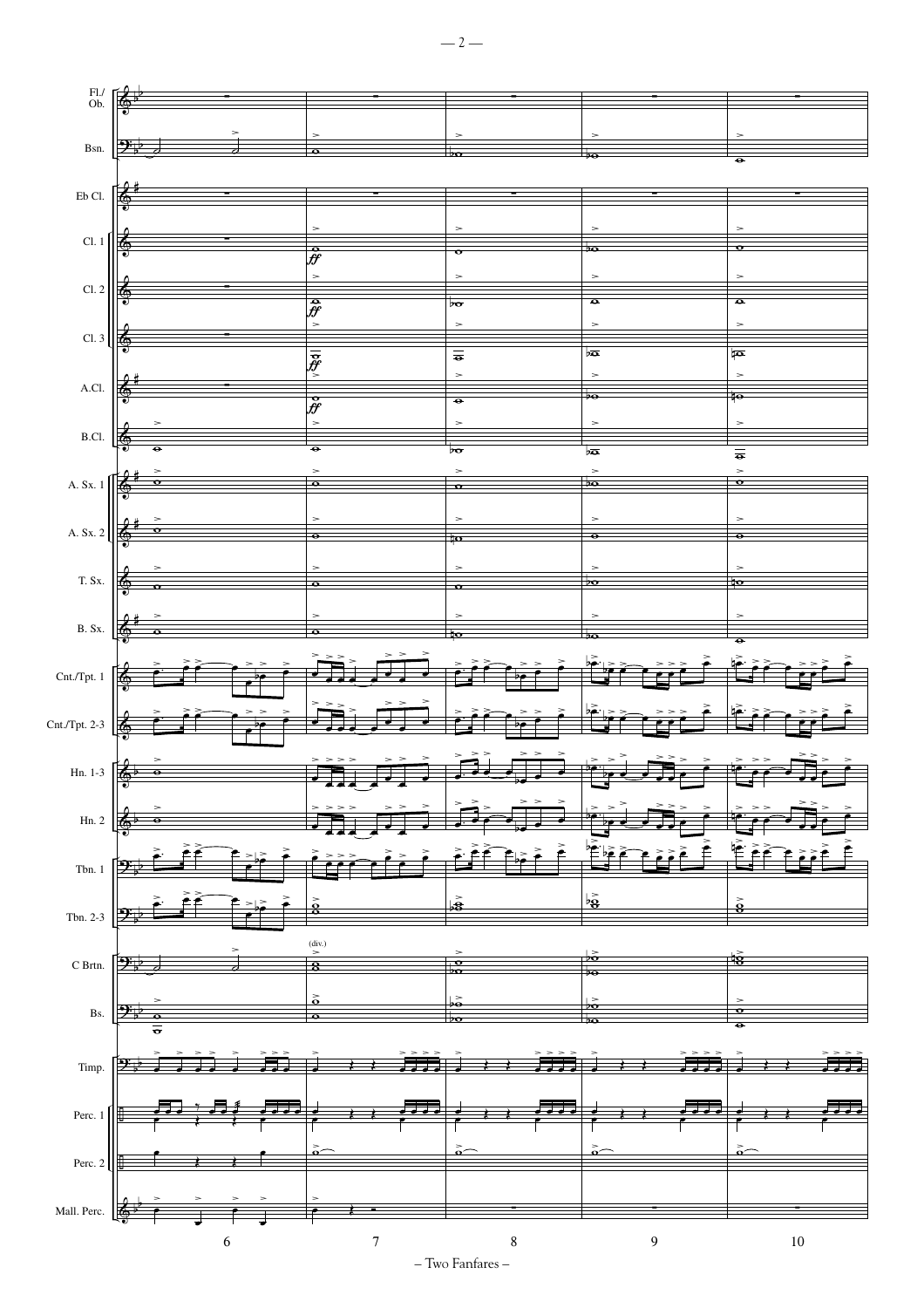

 $-3-$ 

- Two Fanfares -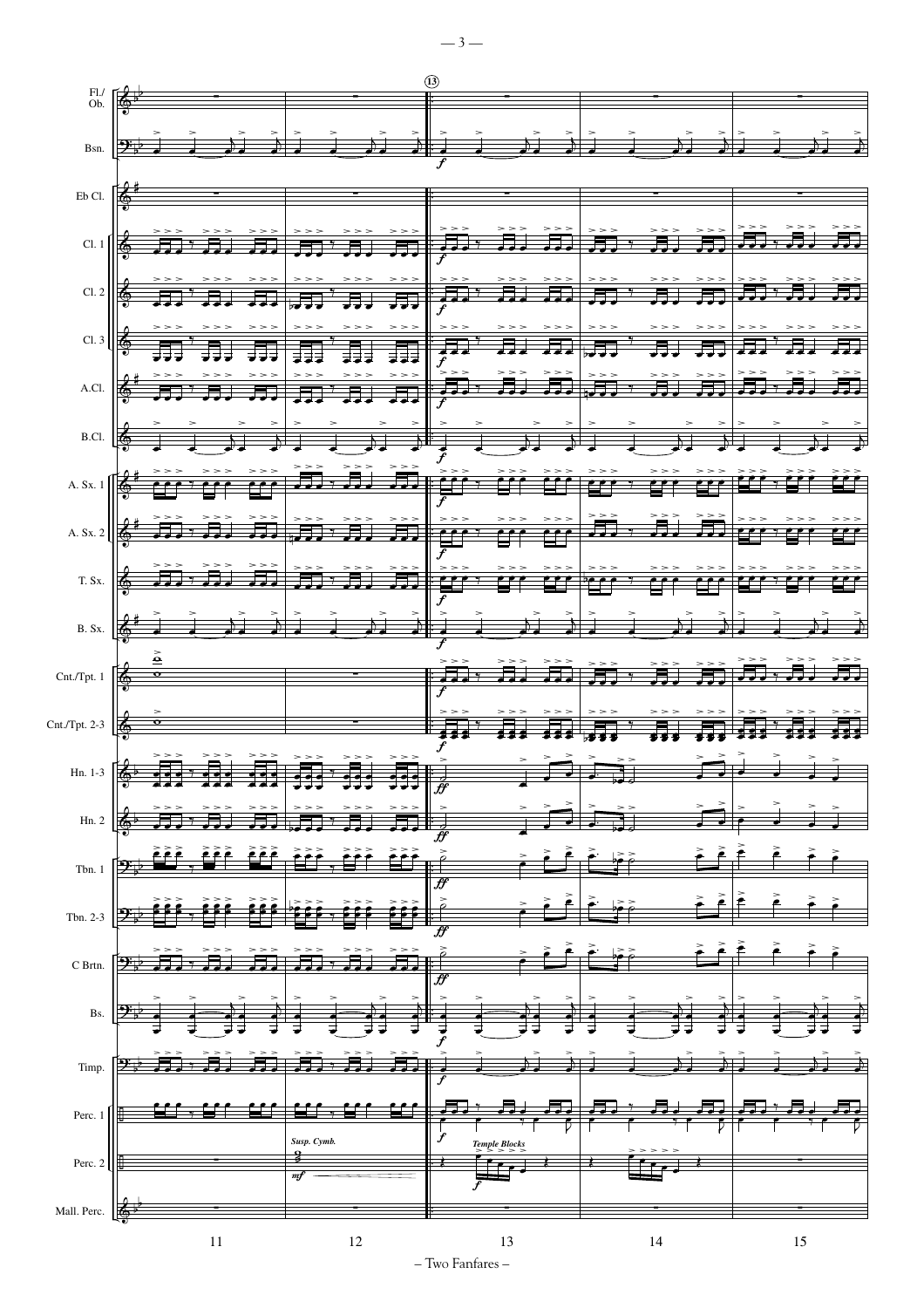

- Two Fanfares -

 $-4-$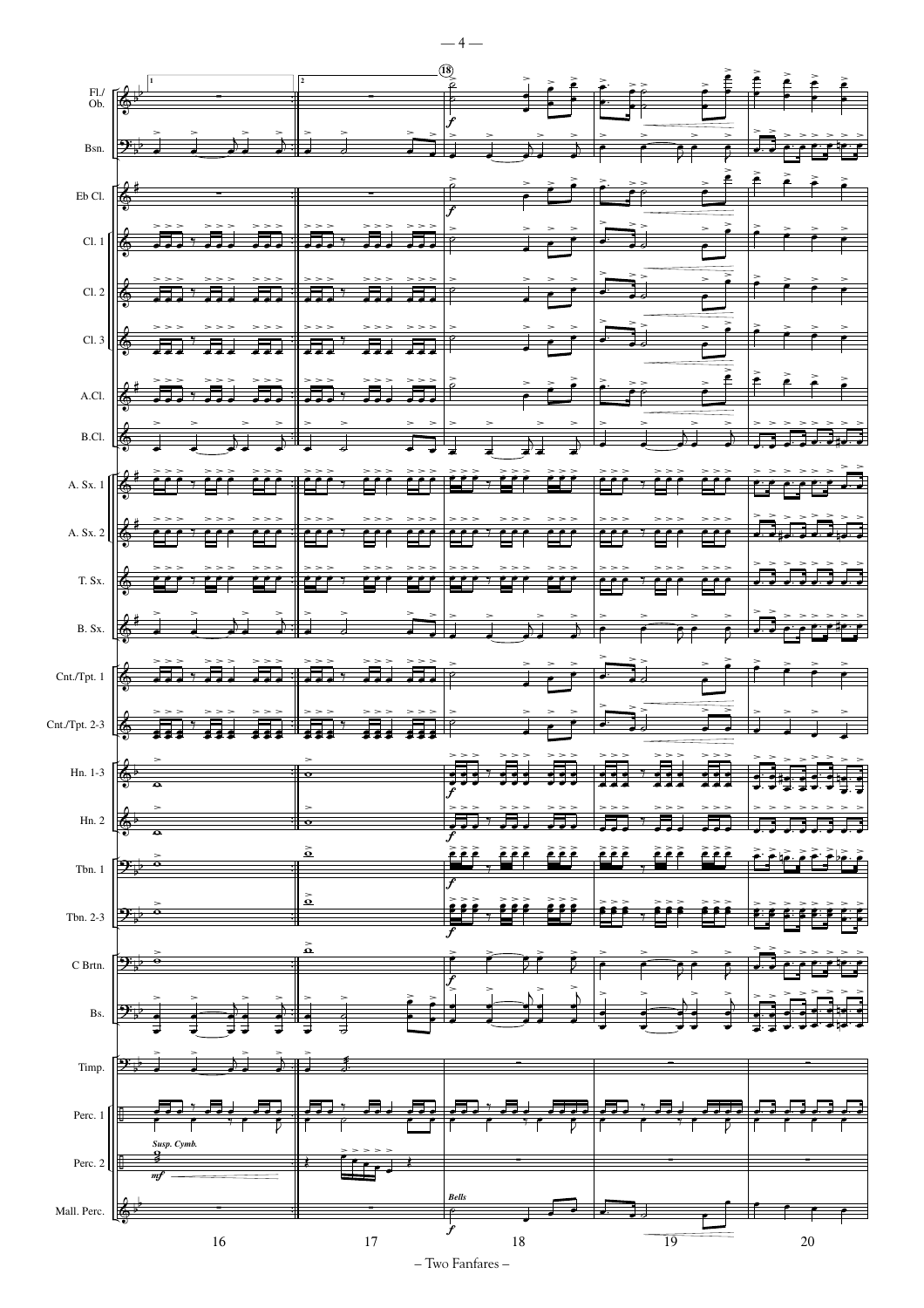$-5-$ 



- Two Fanfares -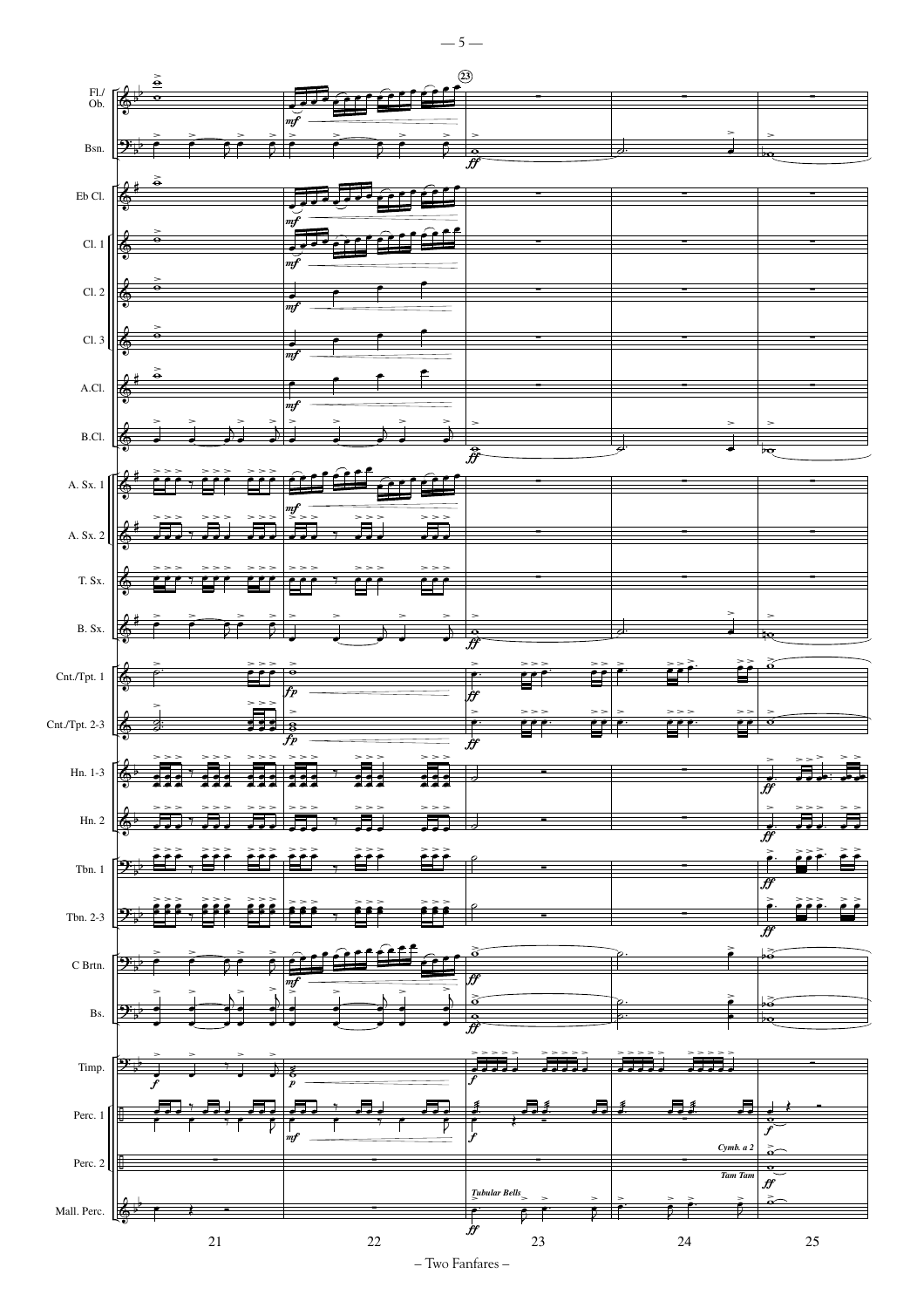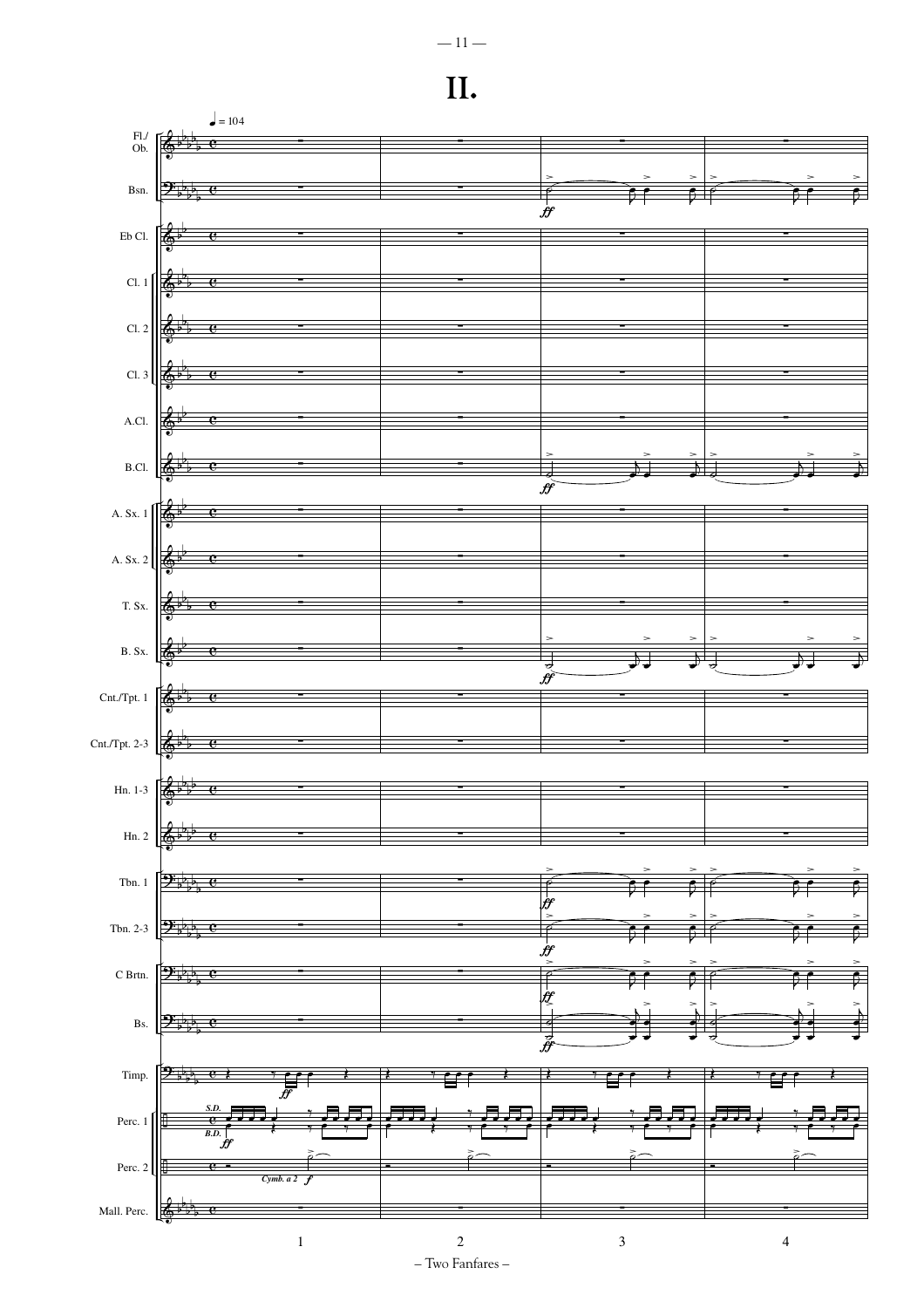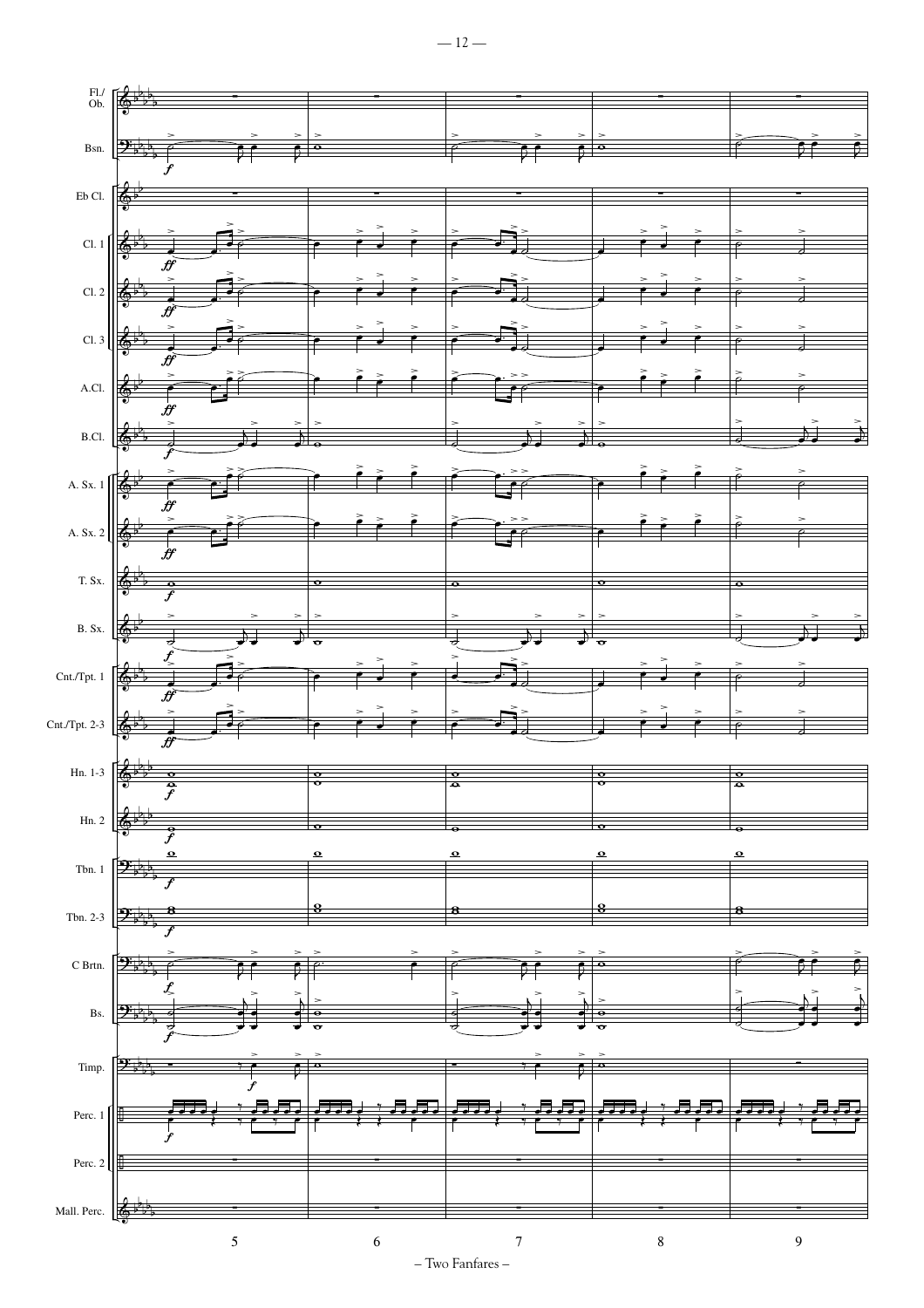

 $-13-$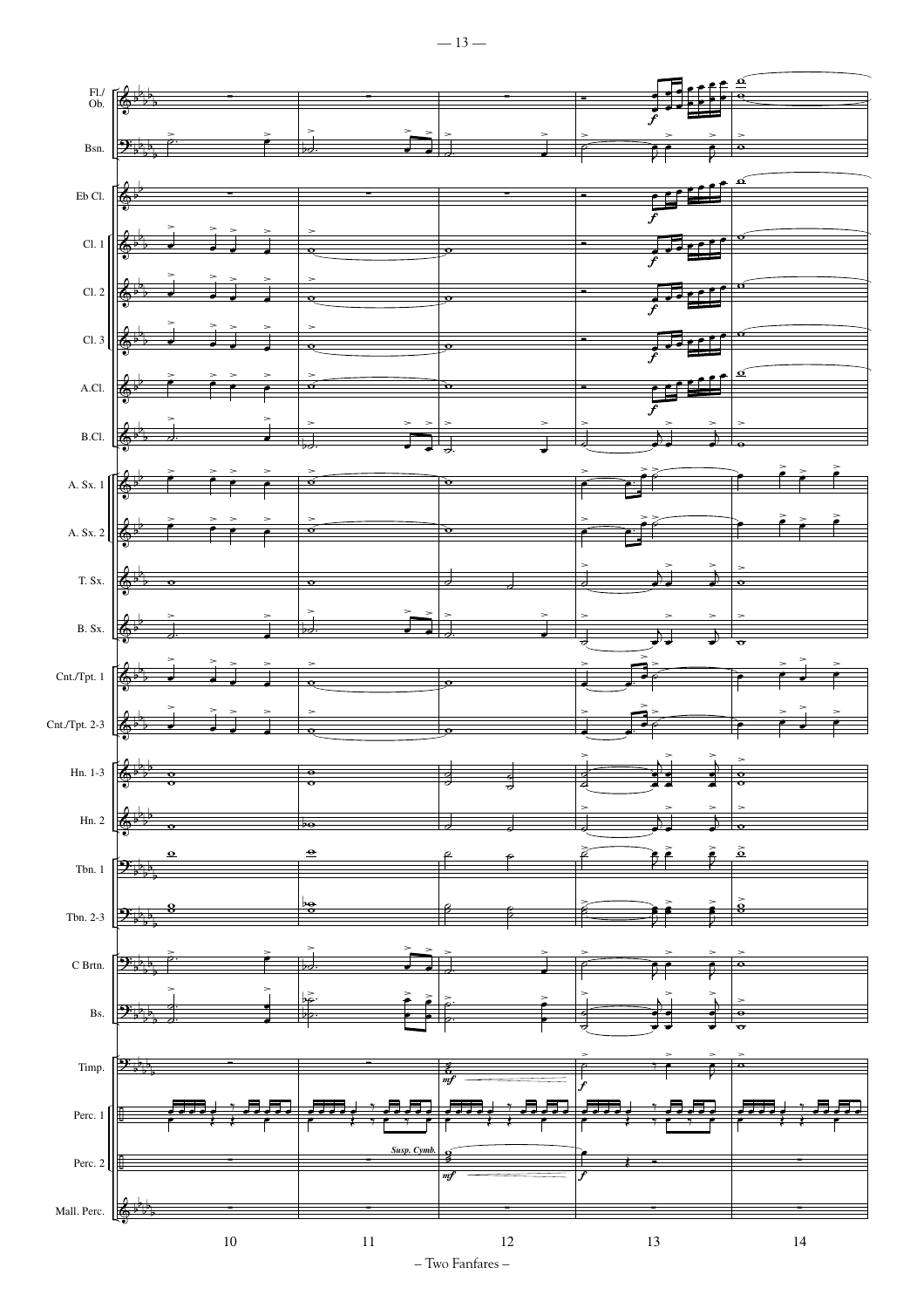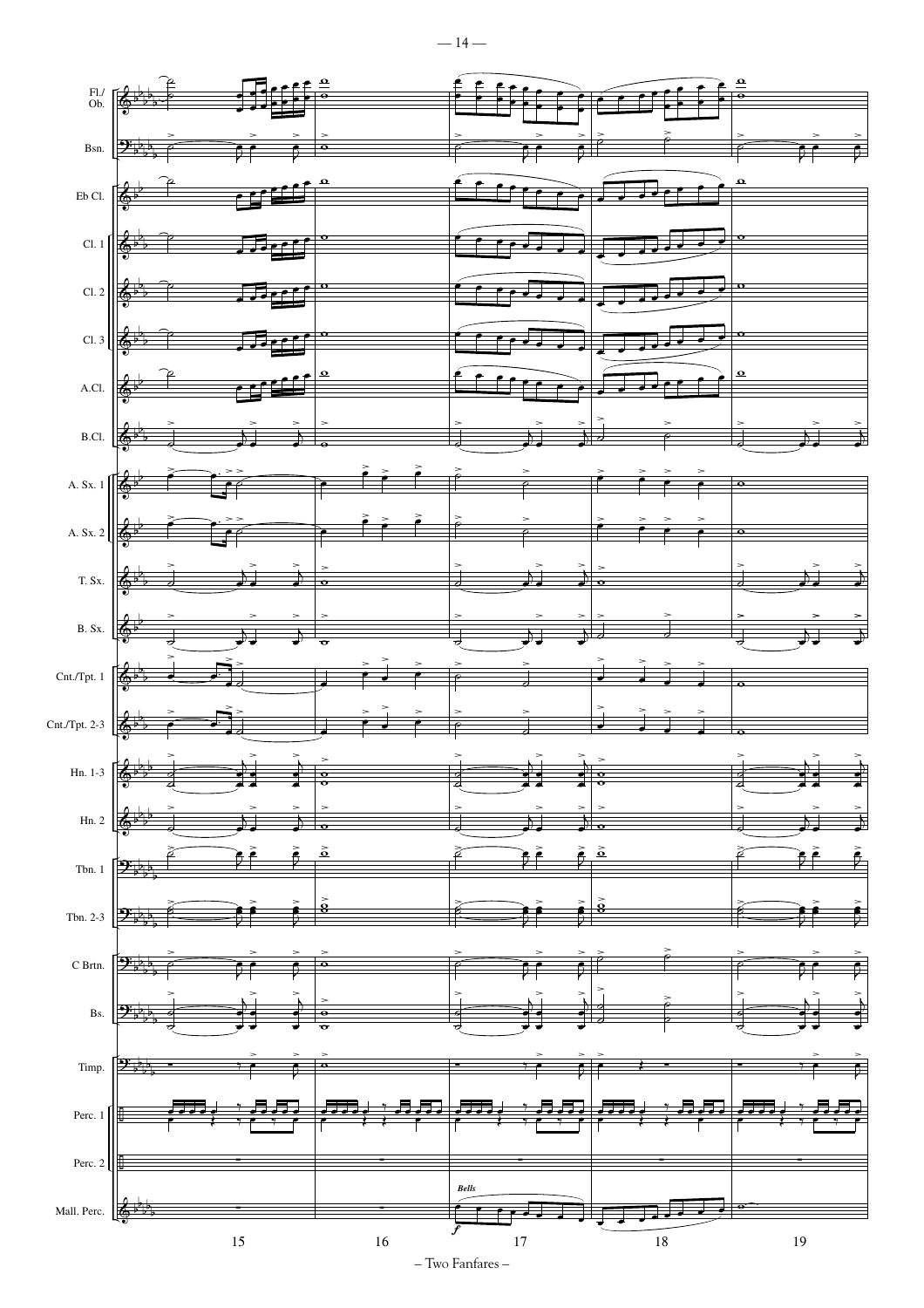